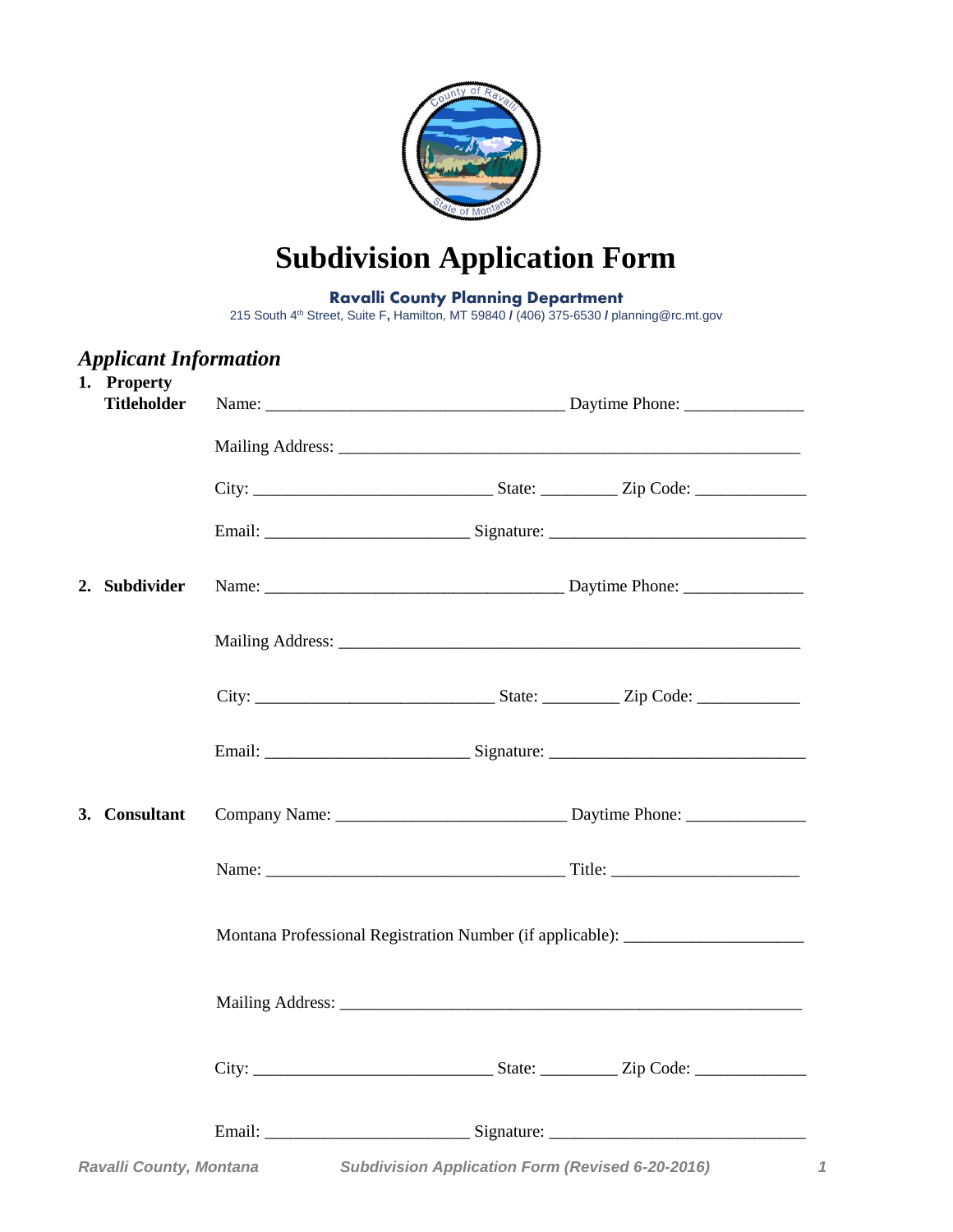#### *Location/Subdivision Type*

- **4.** Section: \_\_\_\_\_\_\_\_ Township: \_\_\_\_\_\_\_\_\_ Range: \_\_\_\_\_\_\_\_\_
- **5.** Current legal description of property: \_\_\_\_\_\_\_\_\_\_\_\_\_\_\_\_\_\_\_\_\_\_\_\_\_\_\_\_\_\_\_\_\_\_\_\_\_\_\_\_\_\_\_\_\_\_\_\_\_\_\_\_ (Certificate of Survey number, subdivision name, Amended Plat number, etc.)
- **6.** Parcel (Tax ID) number: \_\_\_\_\_\_\_\_\_\_\_\_\_\_\_\_\_\_\_\_ (This number is shown on tax notices, or can be obtained from the Clerk and Recorder's Office)
- **7.** Name of proposed subdivision: (See Section 12-1(D) of the Ravalli County Subdivision Regulations (RCSR))
- **8.** Subdivision type: Major (6 lots or more) \_\_\_\_\_ Minor (5 lots or less) \_\_\_\_\_
- **9.** Subdivision details (check all that apply): Create new lots \_\_\_\_\_\_ Agricultural covenant revocation \_\_\_\_\_ RV park \_\_\_\_\_\_\_ Mobile Home park \_\_\_\_\_\_ Condos \_\_\_\_\_\_
- **10.** When did the subdivider and/or the subdivider's consultant participate in a pre-application conference for the proposal? \_\_\_\_\_\_\_\_\_\_\_\_\_\_\_\_\_\_\_\_\_\_\_\_\_\_\_ (A pre-application conference is required)
- **11.** Complete the table below. If phasing is not proposed, complete only the "Phase 1" section:

|                                                                                                                                                                                                                                                                                                                 | <b>Phase 1</b> | <b>Phase 2</b> | <b>Phase 3</b> |
|-----------------------------------------------------------------------------------------------------------------------------------------------------------------------------------------------------------------------------------------------------------------------------------------------------------------|----------------|----------------|----------------|
| Number of Acres                                                                                                                                                                                                                                                                                                 |                |                |                |
| Lot Acres                                                                                                                                                                                                                                                                                                       |                |                |                |
| Common/Park Area                                                                                                                                                                                                                                                                                                |                |                |                |
| Number of Lots                                                                                                                                                                                                                                                                                                  |                |                |                |
| Average Lot Size                                                                                                                                                                                                                                                                                                |                |                |                |
| Minimum Lot Size                                                                                                                                                                                                                                                                                                |                |                |                |
| Maximum Lot Size                                                                                                                                                                                                                                                                                                |                |                |                |
| Type of Lots (Check all that apply).                                                                                                                                                                                                                                                                            |                |                |                |
| Estimated number of average daily trips (ADTs) using latest edition<br>of Trip Generation published by the Institute of Transportation<br>Engineers. (Note: Copies are available in the Planning Department.<br>Use eight (8) trips per day for a single-family residence. Attach more<br>sheets if necessary.) |                |                |                |

- 12. Has the property been subdivided, or exempted from subdivision review, in the past 12 months? Yes \_\_\_\_\_ No \_\_\_\_\_\_ If yes, when, and what type of exemption (if applicable)?
- 13. Will the proposed subdivision require a variance from the subdivision design and development standards (RCSR Chapter 12)? Yes No

 **If yes, attach the variance decision or variance application.**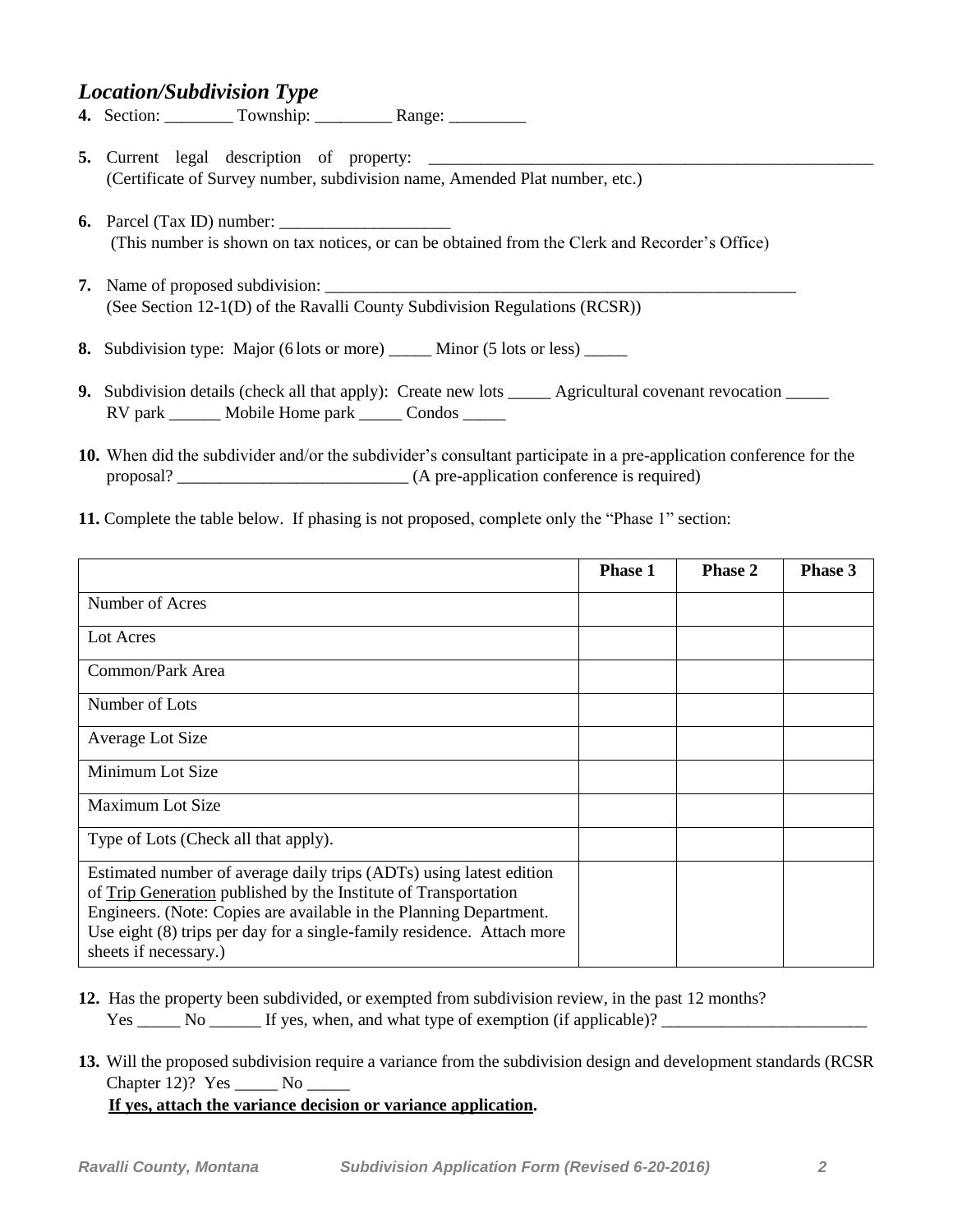#### *Existing/Proposed Zoning, Covenants, Deed Restrictions, or Easements*

**14.** Is the proposed subdivision located within a Voluntary Zoning District? (The plat books, located in the Clerk and Recorder's Office, show if a parcel is located within a zoning district)  $Yes$  No If yes, list the name of the district:

**15.** Are there existing restrictive covenants, or deed restrictions, on the property? (The plat books, located in the Clerk and Recorder's Office, list the Book and Page numbers, or Document numbers, of any covenants or deed restrictions that apply) Yes \_\_\_ No \_\_\_ If yes, list by Book/Page number, Document number, or survey number.

- **16.** If yes, do the deed restrictions or covenants restrict lot sizes, land uses, or structures, or have any similar limitations? Yes No  **If yes, attach a copy to this application**.
- **17.** Will restrictive covenants, or deed restrictions, be filed in conjunction with the final subdivision plat?  $Yes \_\_ No \_\_$ **If yes, attach a copy to this application**.
- **18.** Will any easements be filed in conjunction with the final subdivision plat? Yes No  **If yes, attach a copy to this application.**
- **19.** Generally describe the existing land uses that are on, and adjoining, the property.

| North:            |  |  |  |
|-------------------|--|--|--|
| South:            |  |  |  |
| East:             |  |  |  |
| West <sup>.</sup> |  |  |  |

#### *Existing/Proposed Road and Bridge Information*

20. Does the subdivision front on a public (County or State) roadway? Yes \_\_\_ No \_\_\_ If yes, how many existing accesses are there onto the roadway? \_\_ If yes, (approx.) date of access construction \_\_\_\_ If yes, permit obtained? Yes No

#### **If yes, attach a copy to this application.**

- **21.** Will a new access(es) be needed onto a public roadway? Yes \_\_\_\_\_\_ No \_\_\_\_\_\_ If yes, how many new accesses will be needed? \_\_\_\_\_\_\_\_\_\_\_ If yes, show locations and label on the preliminary plat both existing and proposed accesses. If yes, stake and identify the location(s) on the ground.
- **22.** Are there any existing bridges (public or private) that provide physical access to the subdivision? Yes \_\_\_\_\_\_ No \_\_\_\_\_\_ If yes, complete the table on the following page: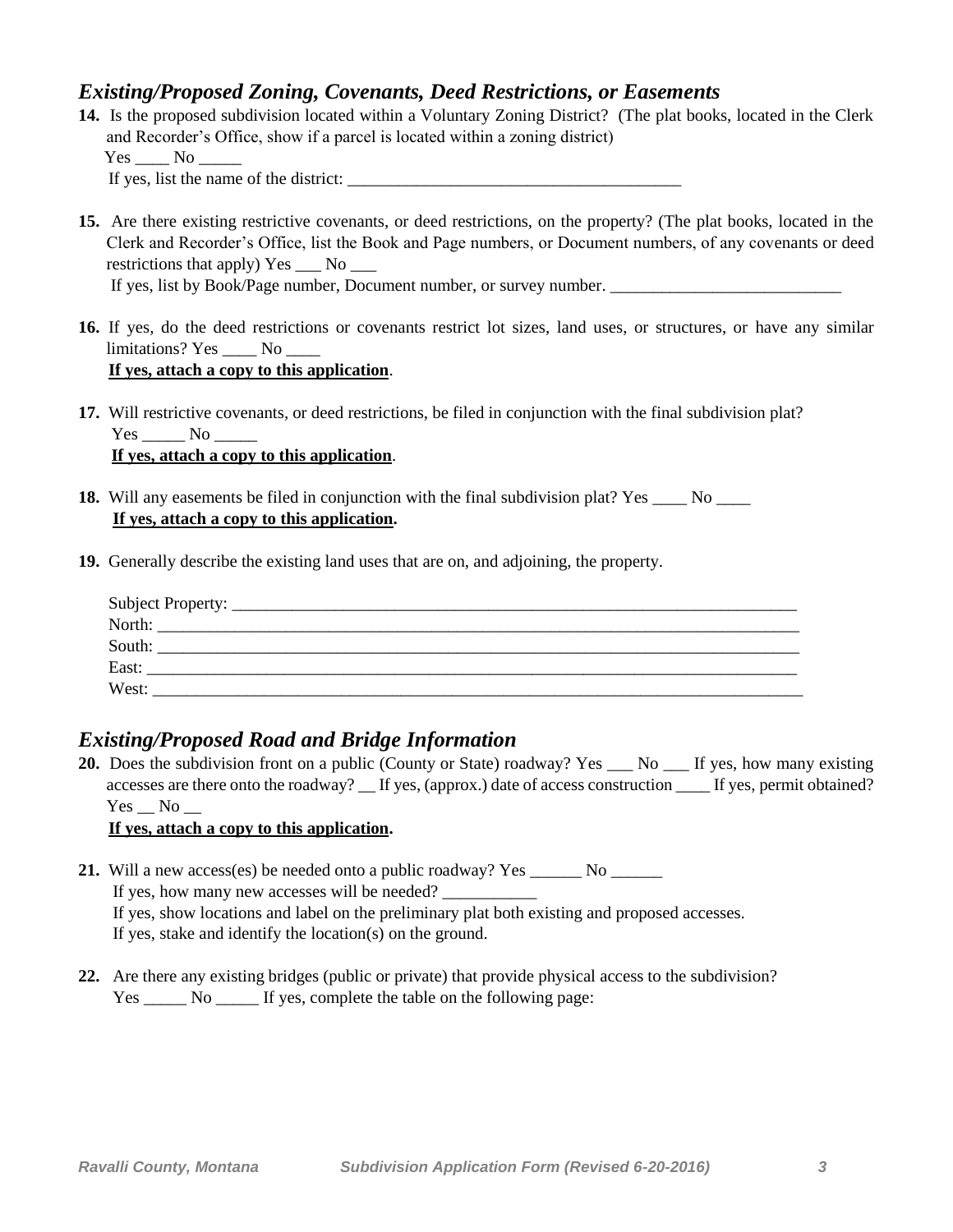|                             | <b>Bridge 1</b> | <b>Bridge 2</b> | <b>Bridge 3</b> | <b>Bridge 4</b> |
|-----------------------------|-----------------|-----------------|-----------------|-----------------|
|                             |                 |                 |                 |                 |
| Location/Name               |                 |                 |                 |                 |
|                             |                 |                 |                 |                 |
| Type (concrete, wood, etc.) |                 |                 |                 |                 |
|                             |                 |                 |                 |                 |
| Curb-to-Curb Width          |                 |                 |                 |                 |
|                             |                 |                 |                 |                 |
| Design Load                 |                 |                 |                 |                 |
|                             |                 |                 |                 |                 |
| <b>Vertical Clearance</b>   |                 |                 |                 |                 |
|                             |                 |                 |                 |                 |

23. Complete the following table for all existing and proposed roads. The column labeled Road 1 is for the road that abuts the subdivision. The other columns are for each road that will provide access. Attach additional pages, if necessary:

|                                              | Road 1 | Road 2 | Road 3 | Road 4 |
|----------------------------------------------|--------|--------|--------|--------|
| Name                                         |        |        |        |        |
| Maintenance Responsibility (County,          |        |        |        |        |
| Forest Service, private)                     |        |        |        |        |
| <b>Surface Composition</b>                   |        |        |        |        |
| (gravel, chip-seal, asphalt)                 |        |        |        |        |
| <b>Travel Surface Width at Narrowest</b>     |        |        |        |        |
| Point                                        |        |        |        |        |
| Shoulder Width                               |        |        |        |        |
|                                              |        |        |        |        |
| Sub-Base Composition<br>(private roads only) |        |        |        |        |
| <b>Borrow Ditches</b>                        |        |        |        |        |
| (present/absent)                             |        |        |        |        |
| Maximum Grade                                |        |        |        |        |
|                                              |        |        |        |        |
| Right-of-Way/Easement Width                  |        |        |        |        |
| (private only)                               |        |        |        |        |
| Road Maintenance Agreement if a              |        |        |        |        |
| Private Road (yes/no)                        |        |        |        |        |

#### *Soil Information*

 **24.** Are there any soils that are rated as "very limited" or "severe" for residential building sites, roads and streets, or commercial buildings, according to the most recent soil surveys or onsite investigations [\(http://websoilsurvey.sc.egov.usda.gov/App/HomePage.htm?](http://websoilsurvey.sc.egov.usda.gov/App/HomePage.htm))

Yes \_\_\_\_\_\_\_ No \_\_\_\_\_\_\_\_ If yes, list soil types: \_\_\_\_\_\_\_\_\_\_\_\_\_\_\_\_\_\_\_\_\_\_\_\_\_\_\_\_\_\_\_\_\_\_\_\_\_\_\_\_\_\_\_\_\_\_\_\_\_

If yes, show locations on the preliminary plat.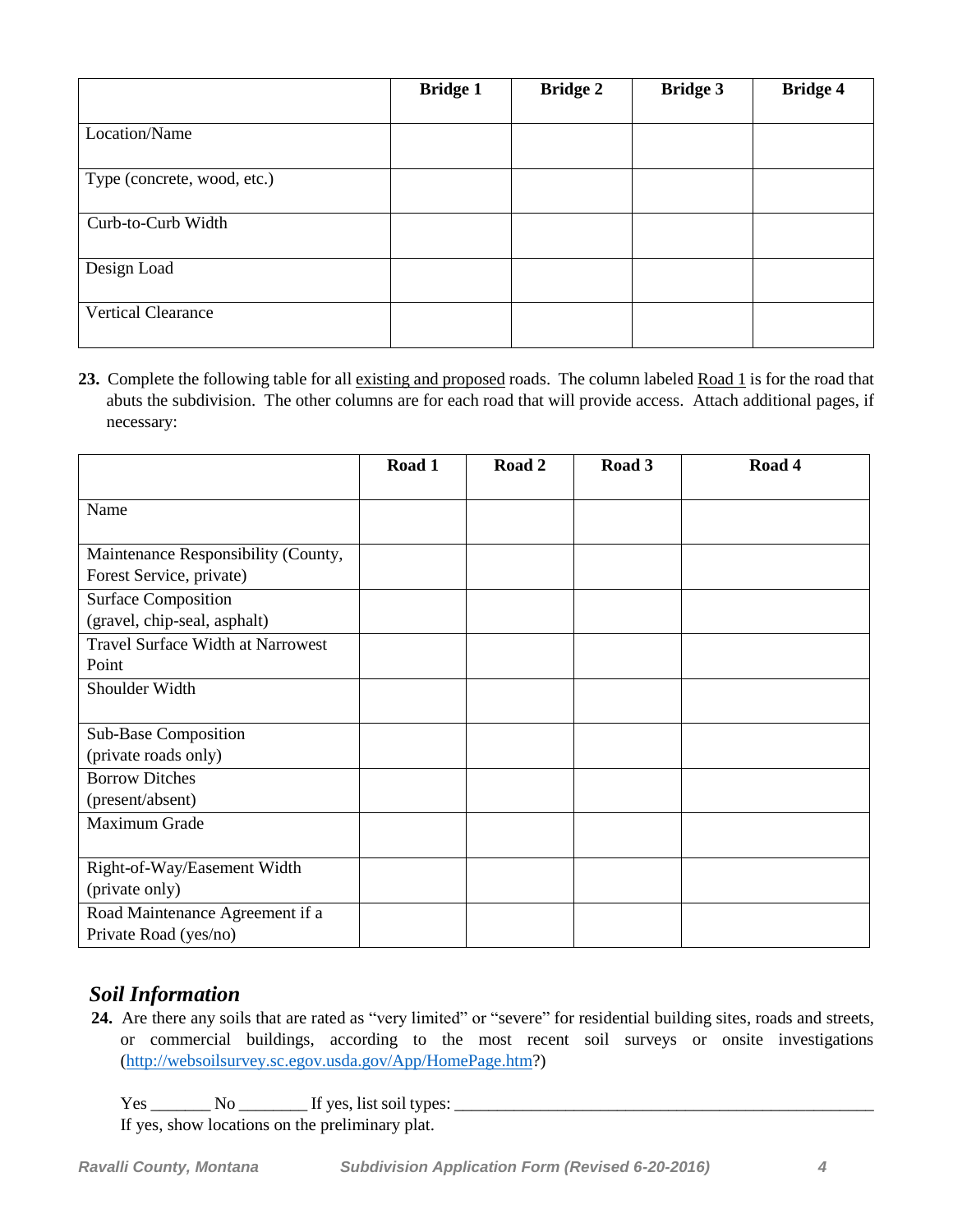### *Irrigation Information*

| 25. Are there any irrigation ditches on, or within 300 feet of, the subject property? Yes No States If yes, show<br>location, and label, if named, on the preliminary plat and location map, as appropriate. If yes, how wide is the                                                                                                                                                                                                         |
|----------------------------------------------------------------------------------------------------------------------------------------------------------------------------------------------------------------------------------------------------------------------------------------------------------------------------------------------------------------------------------------------------------------------------------------------|
|                                                                                                                                                                                                                                                                                                                                                                                                                                              |
| 27. Is the property in a water association/district? Yes ______ No ______                                                                                                                                                                                                                                                                                                                                                                    |
|                                                                                                                                                                                                                                                                                                                                                                                                                                              |
| 28. Is the water distributed by a water distribution provider? Yes ______ No _____                                                                                                                                                                                                                                                                                                                                                           |
| If yes, provide the following information:                                                                                                                                                                                                                                                                                                                                                                                                   |
|                                                                                                                                                                                                                                                                                                                                                                                                                                              |
|                                                                                                                                                                                                                                                                                                                                                                                                                                              |
| 29. Will water rights be divided among the lots? Yes ______ No _____<br>If yes, attach a master irrigation plan (see Appendix C, Item 22 of the Ravalli County Subdivision Regulations.)                                                                                                                                                                                                                                                     |
| <b>30.</b> Will any irrigation ditches be relocated or altered? Yes______ No ______<br>If yes, attach a list of all downstream water users.                                                                                                                                                                                                                                                                                                  |
| <b>Mineral Information</b><br>31. Does the proposed subdivision have any mineral rights? Yes ____ No_____                                                                                                                                                                                                                                                                                                                                    |
| <b>Water Supply and Wastewater Treatment Information</b><br>32. Type of wastewater treatment system (check all that apply):<br>Individual __ Shared __ Multi-User __ Public __ Municipal __<br>If individual on-site wastewater treatment, are there any lots that are less than 1 acre? Yes _ No _<br>If yes, attach documentation to this application, showing that the water table is at least 15 feet from the surface<br>of the ground. |
| <b>33.</b> Type of water supply: Individual _ Shared _ Multi-User _ Public _ Municipal _                                                                                                                                                                                                                                                                                                                                                     |
| <b>Fire/Police Protection</b>                                                                                                                                                                                                                                                                                                                                                                                                                |

**34.** Is the proposed subdivision located in a Rural Volunteer Fire District? Yes \_\_\_\_\_ No \_\_\_\_\_

If yes, name:  $\frac{1}{\sqrt{1-\frac{1}{2}}}\$ 

If no, be advised that all lots created through subdivision review must be located within a fire district (see Section 12-9(F)(2) of the Subdivision Regulations.)

**35.** Distance from nearest fire station: \_\_ miles. Distance from Sheriff Dispatch (County Courthouse): \_\_ miles.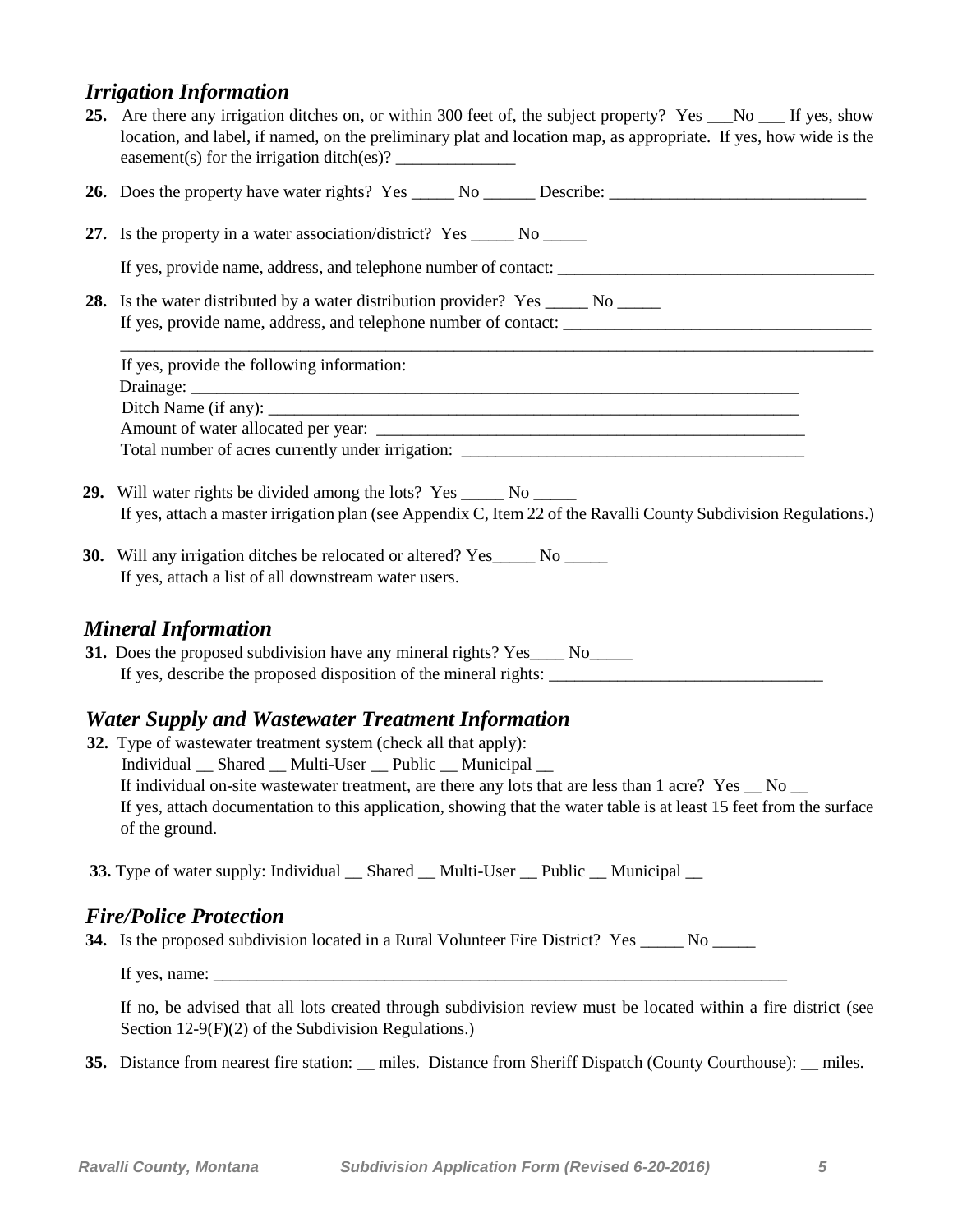#### *Utility Information*

**36.** Which utilities will provide service? (Check all that apply)

Electric: NorthWestern Energy \_\_\_ Ravalli Electric Cooperative \_\_\_ Missoula Electric Cooperative \_\_\_ Phone: CenturyLink Charter Communications Blackfoot Telephone Cooperative Gas: NorthWestern Energy \_\_\_\_

#### *Parkland Information*

**37.** Complete the following table for all major (6 lots or more), residential subdivisions. Alternatively, is cash-inlieu of parkland dedication proposed? Yes \_\_\_ No \_\_\_ (refer to RCSR Chapter 13 and 76-3-621, MCA)

|                                                                                                                                                  | Lots<br>0.5<br>Acre or<br>Smaller | Lots<br>Larger<br>than $0.5$<br>Acre to<br>1.0 Acre | Lots<br>Larger<br>than $1.0$<br>Acre to<br>3.0 Acres | Lots Larger<br>than 3.0 Acres<br>to 5.0 Acres | Lots Larger<br>than 5.0 Acres | Total |
|--------------------------------------------------------------------------------------------------------------------------------------------------|-----------------------------------|-----------------------------------------------------|------------------------------------------------------|-----------------------------------------------|-------------------------------|-------|
| A. Number of Lots                                                                                                                                |                                   |                                                     |                                                      |                                               |                               |       |
| B. Total Number of<br>Acres (round to the<br>nearest tenth)                                                                                      |                                   |                                                     |                                                      |                                               |                               |       |
| C. Park Standard Stated<br>as a Percentage of Total<br>Lot Area                                                                                  | 11.0<br>Percent                   | 7.5<br>Percent                                      | 5.0<br>Percent                                       | 2.5<br>Percent                                | N/A                           | N/A   |
| D. Area Requirement in<br>Acres (multiply Row B<br>by Row C and round to<br>the nearest hundredth)                                               |                                   |                                                     |                                                      |                                               | 0.00                          |       |
| E. Area Requirement in Acres (transfer the total from Row D.) If zero, no dedication is<br>required. If greater than zero, complete Question 38. |                                   |                                                     |                                                      |                                               |                               |       |

#### **Parkland Dedication/Donation Worksheet**

**38.** If land will be dedicated or donated, describe such mechanism and attach appropriate documentation:

#### *School Information*

**39.** School District(s) (check all that apply): Florence \_\_\_\_\_\_ Stevensville \_\_\_\_\_\_ Lone Rock \_\_\_\_\_ Victor \_\_\_\_\_ Corvallis Hamilton Darby \_\_\_\_\_

\_\_\_\_\_\_\_\_\_\_\_\_\_\_\_\_\_\_\_\_\_\_\_\_\_\_\_\_\_\_\_\_\_\_\_\_\_\_\_\_\_\_\_\_\_\_\_\_\_\_\_\_\_\_\_\_\_\_\_\_\_\_\_\_\_\_\_\_\_\_\_\_\_\_\_\_\_\_\_\_\_\_\_\_\_\_\_  $\overline{\phantom{a}}$  ,  $\overline{\phantom{a}}$  ,  $\overline{\phantom{a}}$  ,  $\overline{\phantom{a}}$  ,  $\overline{\phantom{a}}$  ,  $\overline{\phantom{a}}$  ,  $\overline{\phantom{a}}$  ,  $\overline{\phantom{a}}$  ,  $\overline{\phantom{a}}$  ,  $\overline{\phantom{a}}$  ,  $\overline{\phantom{a}}$  ,  $\overline{\phantom{a}}$  ,  $\overline{\phantom{a}}$  ,  $\overline{\phantom{a}}$  ,  $\overline{\phantom{a}}$  ,  $\overline{\phantom{a}}$ 

- **40.** Estimate the increase in the number of school-aged children: (use a factor of 1/3 child per household (source: Census 2010).)
- **41.** Will a rural bus route be requested? Yes \_\_\_\_\_ No \_\_\_\_\_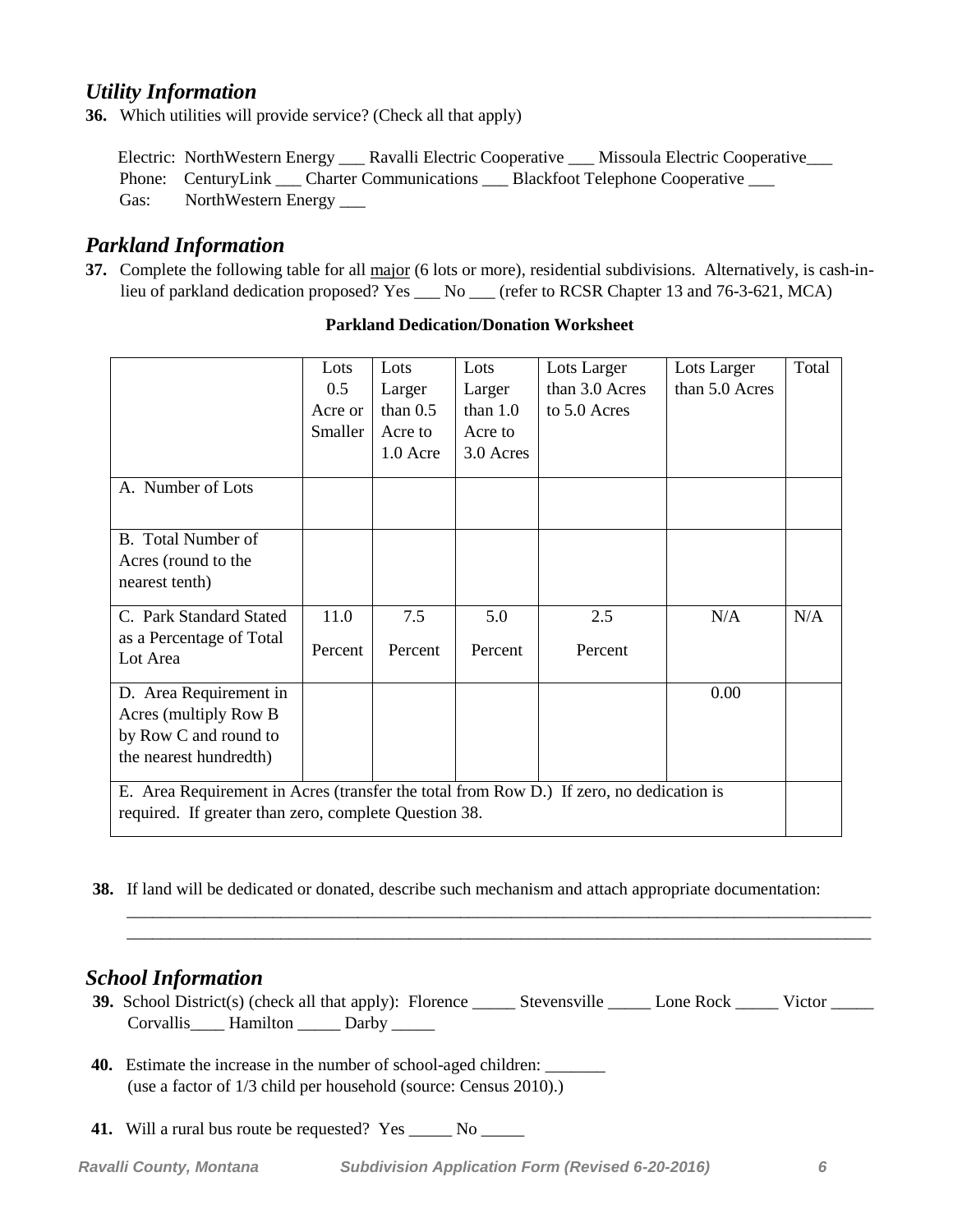#### *Site Characteristics*

- **42. Gas Pipeline:** Is there a high-pressure gas pipeline, 8" or greater in diameter, located on, or within 25' of, the subject property? Yes No If yes, show location on the preliminary plat or location map, as appropriate.
- **43. Floodplain Identification:** Is the proposed subdivision located fully within, or partially within, the boundaries of the 100-year floodplain of the Bitterroot River? Yes \_\_\_ No \_\_\_ If yes, show the location of the floodplain boundaries on the preliminary plat, and the vicinity map, as appropriate.
- **44. Floodplain Analysis:** Is any portion of the proposed subdivision within 1,000 horizontal feet, and less than 10 vertical feet, of a perennial stream, where no official floodplain delineation has been done? Yes No  $\Box$ If yes, see RCSR Section 12-6(B). If yes, label and show the location of the 100-year floodplain, as determined by the floodplain analysis, on the preliminary plat.
- **45. Streams:** Are there any other streams or creeks traversing, or within 100 feet of, the property? Yes No If yes, label and show the approximate location on the preliminary plat, or vicinity map, as appropriate. If yes, does the stream or creek separate the buildable site from the road by which it has access? Yes No If yes, attach documentation that the U.S. Army Corps of Engineers and/or Bitterroot Conservation District has been notified of the proposed alteration or modification.
- **46. Wetlands:** Are there any wetlands on the property? Yes \_\_\_\_\_ No \_\_\_\_\_ If yes, show approximate boundaries on the preliminary plat. If yes, is any disturbance to these wetlands anticipated? Yes No If yes, attach correspondences with the U. S. Army Corps of Engineers and/or Bitterroot Conservation District that describe the project or necessary permits.
- **47. Dam Inundation Area:** Is the proposed subdivision located within a delineated Dam Inundation Area (maps available at the Planning Dept.)? Yes \_\_\_ No \_\_\_ If yes, which dam $(s)$ ?

If yes, show the boundaries on the preliminary plat and vicinity map, as appropriate.

- **48. High-Fire Hazard Area:** Is the property located within a wildland high-fire hazard area? Yes No If yes, see RCSR Appendix C, Item 29, and RCSR Section 12-5 for special provisions that may apply.
- **49. Historical Significance:** Are there any sites of historical significance, as recognized by the National Register of Historic Sites of the State of Montana, on or near the proposed subdivision? Yes No If yes, label and show the location(s) on the preliminary plat and vicinity map, as appropriate [\(https://mhs.mt.gov/Shpo.](https://mhs.mt.gov/Shpo))
- **50. Sensitive Species:** Is the property located within a Public Land Survey Section that contains a species or community of special concern (information on sensitive species is available from the Montana Natural Heritage Program: http://mtnhp.org)? Yes \_\_\_\_\_ No \_\_\_\_\_

If yes, (1): Attach a Sensitive Species Report; or (2): A Sensitive Species Report may be waived, if clear evidence is presented in the Summary of Probable Impacts (SOPI) document (RCSR Appendix G), required with submission of any subdivision application, that the subject property could not support the identified species or community. Plant species are to be addressed in the "Natural Environment" section of the SOPI, and animals in the "Wildlife" and "Wildlife Habitat" sections, regardless of whether a Sensitive Species Report is required.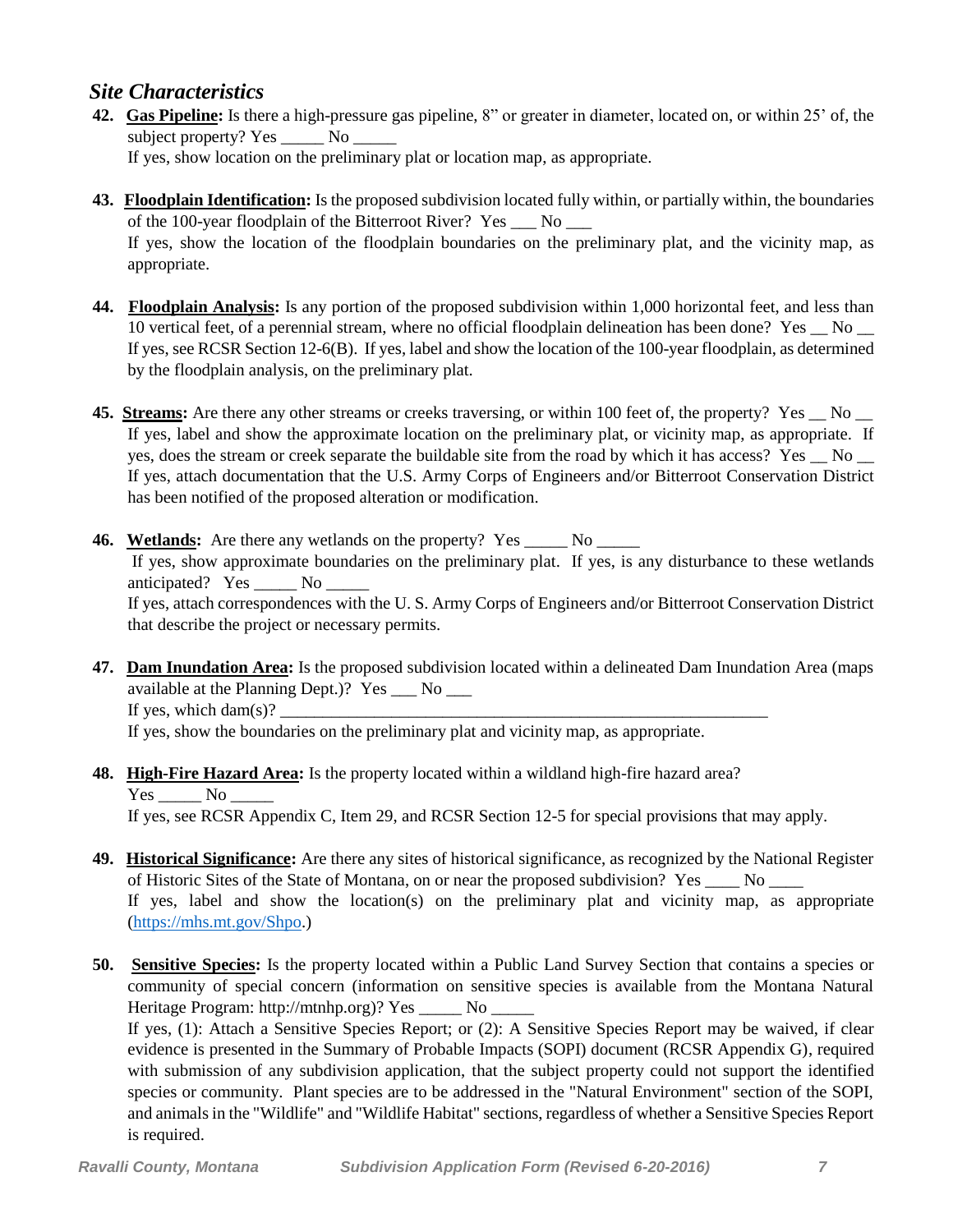- **51. Airport:** Is the property located near a private or public airport? Yes \_\_\_\_\_ No \_\_\_\_\_ If yes, show the location(s) on the vicinity map, and label.
- **52.** Shooting Range: Is the property located near a shooting range? Yes \_\_\_\_\_\_ No \_\_\_\_\_ If yes, show the location(s), and label.

#### *Development Costs*

Complete the following table, based on general cost estimates. The purpose of this section is to ensure that the applicant understands what infrastructure costs will be necessary to complete the project. For subdivisions without phases, complete only the Overall Project column. In completing this table, the applicant assumes all responsibility for the estimates.

| Improvement                                                                 | <b>Phase 1</b> | Phase 2 | <b>Overall Project</b> |
|-----------------------------------------------------------------------------|----------------|---------|------------------------|
| Park Requirement (Major Subdiv. only)                                       |                |         |                        |
| Road Construction/Improvement (public<br>and private)                       |                |         |                        |
| Bridge Construction/Improvement (public<br>and private)                     |                |         |                        |
| Pro-Rata Road Fees (see Planning Dept. or<br>RCRBD for further information) |                |         |                        |
| Telephone Service                                                           |                |         |                        |
| <b>Electric Service</b>                                                     |                |         |                        |
| <b>Central Water System</b>                                                 |                |         |                        |
| Central Wastewater System                                                   |                |         |                        |
| <b>Stormwater Drainage Facilities</b>                                       |                |         |                        |
| Road Name Signs                                                             |                |         |                        |
| Fencing (along irrigation supply ditches)                                   |                |         |                        |
| Other                                                                       |                |         |                        |
| <b>Total</b>                                                                |                |         |                        |

## *Mitigation of Potentially Significant Adverse Impacts*

**53.** Describe your preferences to mitigate any potentially significant adverse impacts of the subdivision on the seven subdivision review criteria below. Attach additional pages, if necessary:

\_\_\_\_\_\_\_\_\_\_\_\_\_\_\_\_\_\_\_\_\_\_\_\_\_\_\_\_\_\_\_\_\_\_\_\_\_\_\_\_\_\_\_\_\_\_\_\_\_\_\_\_\_\_\_\_\_\_\_\_\_\_\_\_\_\_\_\_\_\_\_\_\_\_\_\_\_\_\_\_\_\_\_\_\_\_\_

\_\_\_\_\_\_\_\_\_\_\_\_\_\_\_\_\_\_\_\_\_\_\_\_\_\_\_\_\_\_\_\_\_\_\_\_\_\_\_\_\_\_\_\_\_\_\_\_\_\_\_\_\_\_\_\_\_\_\_\_\_\_\_\_\_\_\_\_\_\_\_\_\_\_\_\_\_\_\_\_\_\_\_\_\_\_\_

#### **a) Agriculture**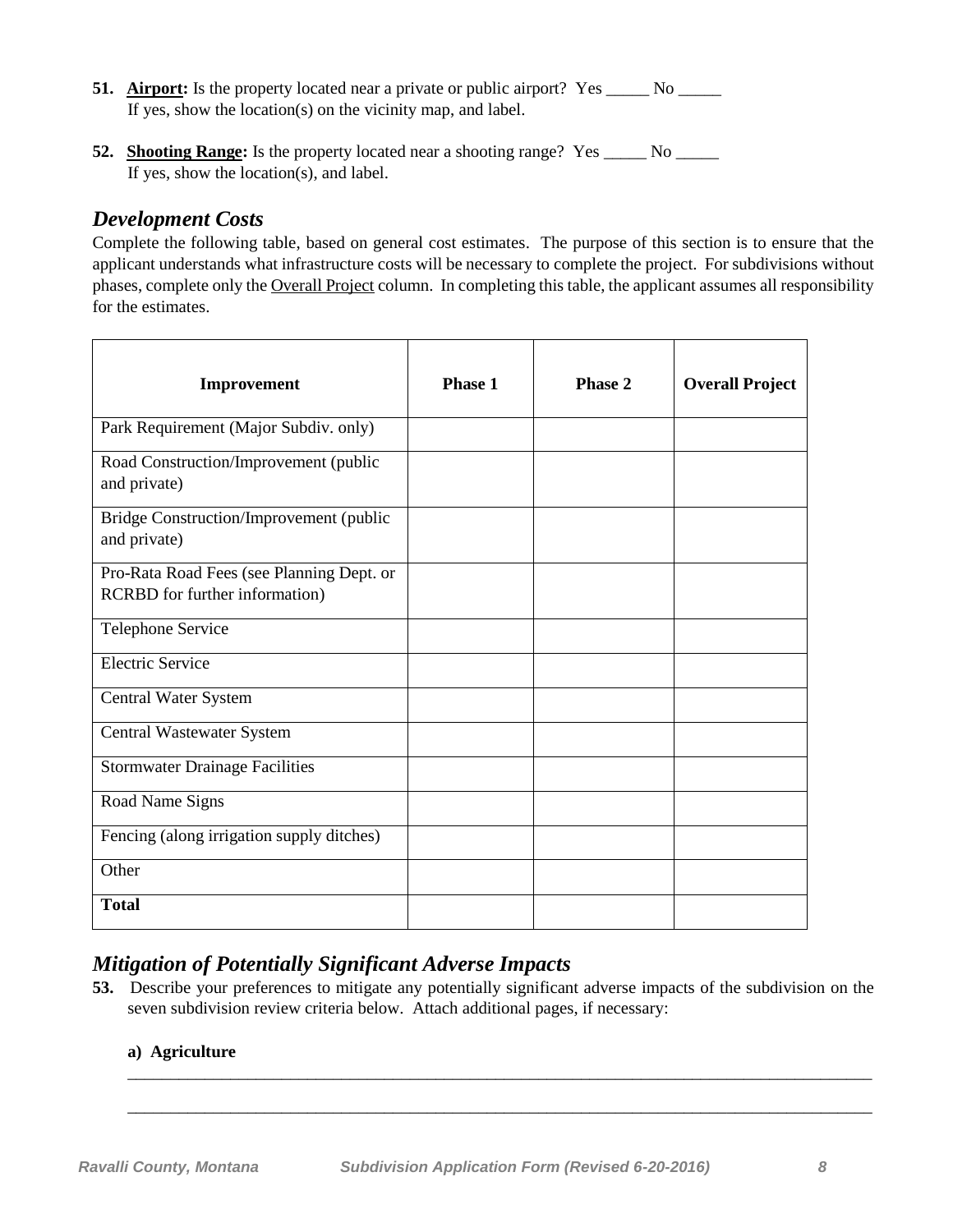| b) Agricultural Water User Facilities |  |  |  |
|---------------------------------------|--|--|--|
|                                       |  |  |  |
| c) Local Services                     |  |  |  |
|                                       |  |  |  |
| d) Natural Environment                |  |  |  |
|                                       |  |  |  |
| e) Wildlife                           |  |  |  |
|                                       |  |  |  |
| f) Wildlife Habitat                   |  |  |  |
|                                       |  |  |  |
| g) Public Health and Safety           |  |  |  |
|                                       |  |  |  |
|                                       |  |  |  |